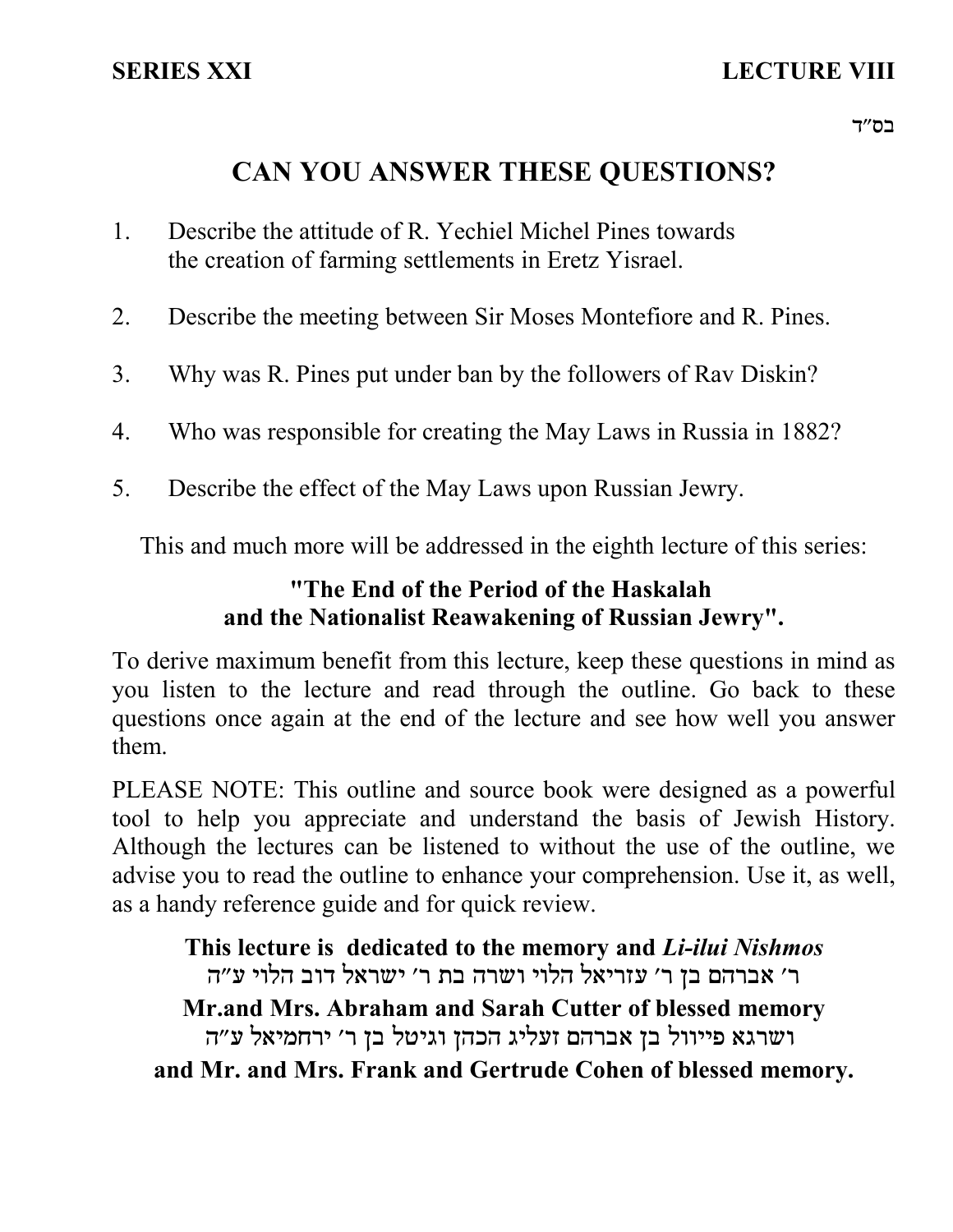#### THE EPIC OF THE ETERNAL PEOPLE Presented by Rabbi Shmuel Irons

#### Series XXI Lecture #8

### THE END OF THE PERIOD OF HASKALAH AND THE NATIONALIST REAWAKENING OF RUSSIAN JEWRY

#### $\mathbf{I}$ R. Yechiel Michel Pines and his Vision of Jewish Nationhood

 $A_{1}$ 

ההשכלה שאנו רוצים בה היא השכלה בלועה וקלוטה בבשרה ודמה של הדת עצמה בלי שום פרוד הגופים . . . כל מה שהלב הוגה וחושב, אם רק מכוון הוא ואמת ־ קדושה חופפת עליו. הלאומיות שאני רוצה בה היא לאומיות של רבי יהודה הלוי רבי משה בן נחמן . . . לאומיות שהיא בלועה בדת והדת בלועה בה <sup>–</sup> לאומיות שנשמתה תורה וחיותה המצוות. ר׳ יחיאל מיכל פינס, הובא בס׳ ראוה פני  $T''$ הראי

"The Haskalah (Enlightenment) which we desire is a Haskalah which has ingested and absorbed into [its essence] the flesh and blood of the actual religion without any separation between the [two] entities.... All that the heart ponders and reflects, if it is correctly directed and true, is surrounded by sanctity. The nationalism which I desire is the same nationalism as that of Rabbi Yehudah HaLevi and Rabbi Moshe ben Nachman. . . . This is nationalism which has been absorbed by the religion and the religion having been absorbed by it; a nationalism whose soul is the Torah and the Mitzvos its lifeblood." Rabbi Yechiel Michel Pines

**B.** 

הלא טוב איפוא כי תחשבו – מחשבות להשיב ישראל לאומנות אבותיו. כבר אמרו חז״ל (תענית כא:) ״לא המקום מכבד את האדם אלא האדם מכבדו", והשכלת האדם תלויה בחנוכו ולא במוצא פרנסתו. במקום שהחינוך נעזב–יגדלו הנערים כפראים במדבר גם בבתי אצילים ונדיבי עם, ואור תורה יפיץ נהרה בם במחשכי אהלי האכרים ורועי בקרים. ולכן בלב נבון ובטוח נוכל להפקיד המון גדול מישראל בחיק העבודה הזו, אם אך נדאג מתחלה לכונן לבניהם סדרי החינוך באופן שנעניקם מסגולת תורה והמדעים בשעור הראוי להם, ונשית להם עצות להלהיב לבותם באש דת ורגשות אמונה צרופות ולהנחילם מוסר ודרך ארץ ולב טוב, אשר זהו כל האדם. הרב יחיאל מיכל פינס, ספר ״מילדי רוחי״, שנת תרל״ב, אשר נדפס בראשונה במ״ע ״לבנון״

Under these circumstances it would be best to think of ways to facilitate the return of the people of Israel to the [ancient] craft of their forefathers (i.e. farming). Our sages have already made the statement (Taanis 21b), "A place doesn't lend honor to a person but rather a person lends honor to a place." A person's enlightenment is [solely] dependent upon his education and not on his means of making a livelihood. Wherever education is neglected, the youth grow up as wild donkeys in the desert, even if they do come from noble and generous homes, whereas the Torah effectively spreads its light even unto the darkened tents of the farmers and cattlemen. Consequently, with a wise and confident heart we can entrust a large part of the Jewish populace into the bosom of this form of labor, provided that arrangements are made from the beginning to enrich their children with the treasures of the Torah together with a general education. [In addition,] we should seek counsel to come up with initiatives of how to enflame their hearts with the fire of the Torah and of pure faith and infuse them with a sense of ethics and morals and the proper means of conduct (*mussar v'derech eretz*) together with a benevolence of heart, as this is the essence of a human being. R. Yechiel Michel Pines, "Miyalidei Ruchi", 1872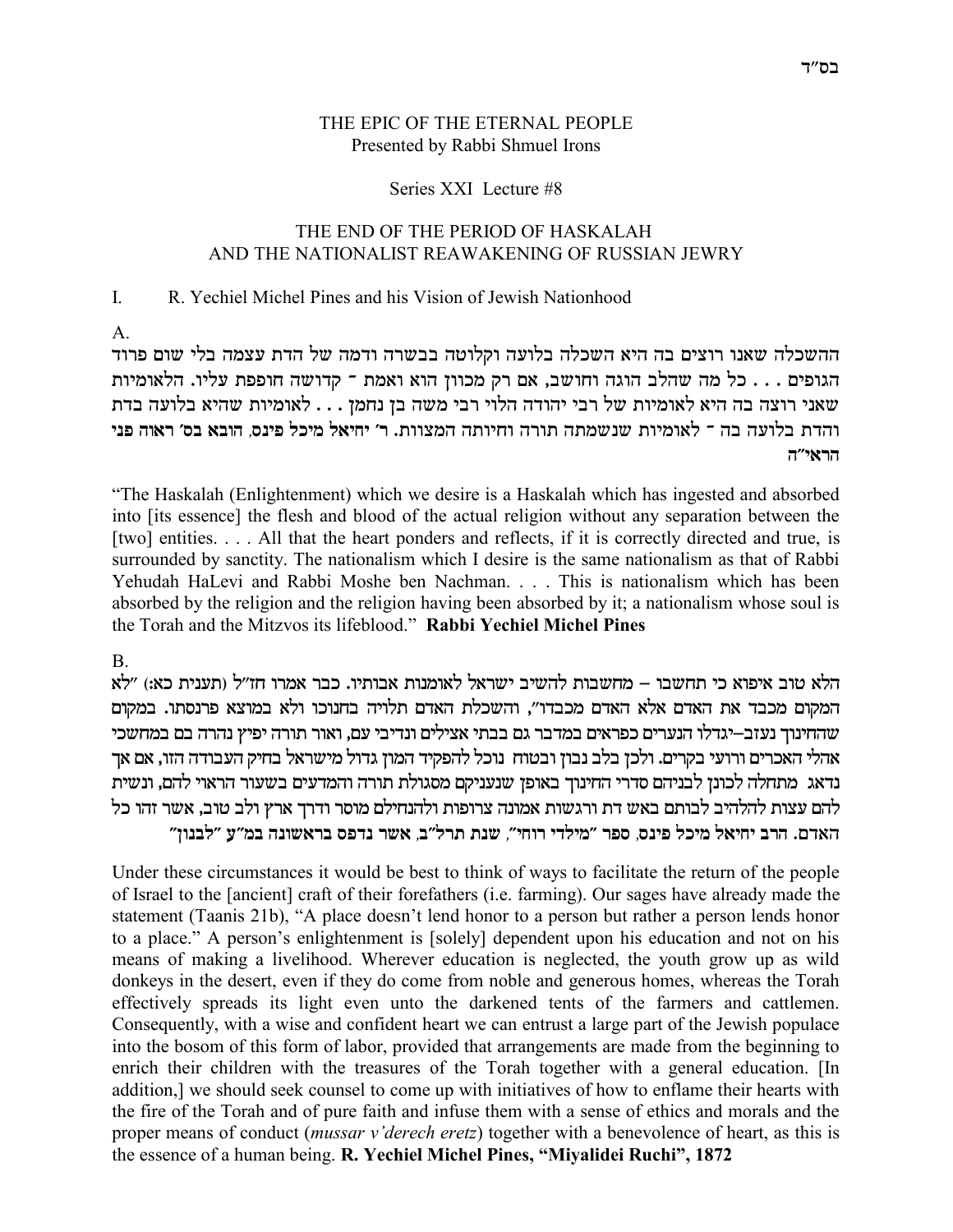$\mathcal{C}$ 

. . . הכותב הנכבד הזה הנהו מבעלי ההשקפה הנזירית, המחבבים את הרעיון הידוע, אשר מיום שחרב בית־המקדש עלתה היהדות וישבה לה תחת כסא הכבוד ותפר בריתה את החיים המדיניים. כל מגמתם של אלו לעשות את ירושלם בית מקלט לנזירים ומתבודדים, הפורשים עצמם מחיי שעה לחיי־עולם, ואני אומר ככל בעלי ההשקפה | המדינית, | כי לבי נוחה לראות את ירושלם ביפיה כאחת מבנות אירופה המהוללות, בפשטה מעליה את מעיל הנזירות ופניה הנזעמים ולובשת לבנים ופנים צוהלים להיות קריה עליזה, עיר הומיה, סחר גויים ומושב החכמה וחרשת־המעשה. דרכי ציון האבלות, שדמותיה השוממות וחרבותיה, אשר היו למעון תנים ובנות־יענה, כרקב המה בעצמותי ונפשי מתאוה לחזות בנועם אדמת־הקדש בשובה לפרוח כגן־עדן ולהצמיח גפני־ברכה ושדי־תנובה לא לערבים הללו, אך לבניה אסירי התקוה אשר מאפסי ארץ אליה ינהרו לפקדה לעבדה ולשמרה. ר׳ יחיאל מיכל פינס, אשר נדפס בראשונה במ״ע ״לבנון״ תרל״ה, והובא בקונטרס ״צרור פרחים״ מאת פנחס מרדכי גראייבסקי

... This esteemed author maintains an ascetic view of life and favors the well known belief that since the destruction of the Temple, Judaism has become elevated and now sits under the Throne of Glory and has severed its connection with normative social and political life. Their whole goal is to make Jerusalem a refuge for ascetics and hermits who isolate themselves from worldly affairs and are engaged solely in spiritual matters. And I take the position of those who advocate a normative social and political life. I would feel comfortable to see Jerusalem in its splendor, equal to one of the extolled cities of Europe as it removes from itself the cloak of asceticism and its indignant countenance and puts on fine clothing with a cheerful countenance to become a joyful metropolis, a bustling city, a commercial, intellectual, and industrial center. The mournful roads to Zion, with its desolate fields and ruins, which are the home of snakes and ostriches are like a rot in my bones. My soul longs to see the pleasantness of the holy soil as it once again blossoms like the Garden of Eden and sprouts blessed vines and fruit filled fields, not for those Arabs but rather for its children who are prisoners of hope who will stream to it from the ends of the earth to supervise, cultivate, and protect it. R. Yechiel Michel Pines, published in "Levanon", 1875

#### D.

אמרתי למונטיפיורי, אחרי כי הולך אנכי ירושלימה לעשות דבר בשמו על כן חשבתי לעצמי לראות תחילה את פניו וגם לשאול עצתו. ויענני בכעס כי אין לי רשות להגיד לו שום עצה, אחרי כי כבר יש לי הוראות מהועד, אמרתי לו: אחרי כי הועד פקד עלי להתחקות היטב על דבר מעמד ומצב אחינו בני ישראל שמה אדמה כי אין לי מקור טוב יותר לשאוב ממנו ידיעות נחוצות מזה אשר אשמע מסיר משה. רב שניו ונסיונותיו למדוהו למדי לדעת את הארץ ואת העם אשר עליה, ויענני: אבל אין הועד רוצה לשמוע לעצות. הן המה אומרים כי בני הארץ מושחתים ועצלים המה, ואני אמרתי להם כי כל הנותר בציון קדוש יאמר לו, מלבד מעטים הבאים שמה לרגל את הארץ. כולם צדיקים גמורים המה אשר אין חפצם אלא לעבוד את ד' ביראה. אין צורך להם בעשירות . . . מיום שנוסד הועד לא גרמו לי אלא צער וכפליים הייתי נותן מכיסי אילו הייתי יודע כי כך עלתה להם, אילו לא היו מיסדים המזכרת לגמרי, כי עתה לא היתה לי עגמת נפש מחלול ד׳ שנתרבה על ידם, דמי נקפא בקרבי בדבר הענין ההוא אנכי יודע אנשי ירושלים היטב. מה שראו עיני שבעתים, ואין לי צורך לשאול את פי הקונסולים. מה לך אצל הגוים הללו אשר אין חפצם אלא להסיע את אחינו בני ישראל מעל אביהם שבשמים . . . כתבי ר' יחיאל מיכל פינס הובא בס' שכונות בירושלים: מיעקב גליס

... I said to Montefiore, "Since I am traveling to Jerusalem to undertake a mission in his name, I thought that it would only be proper to meet him in person and ask his advice. He angrily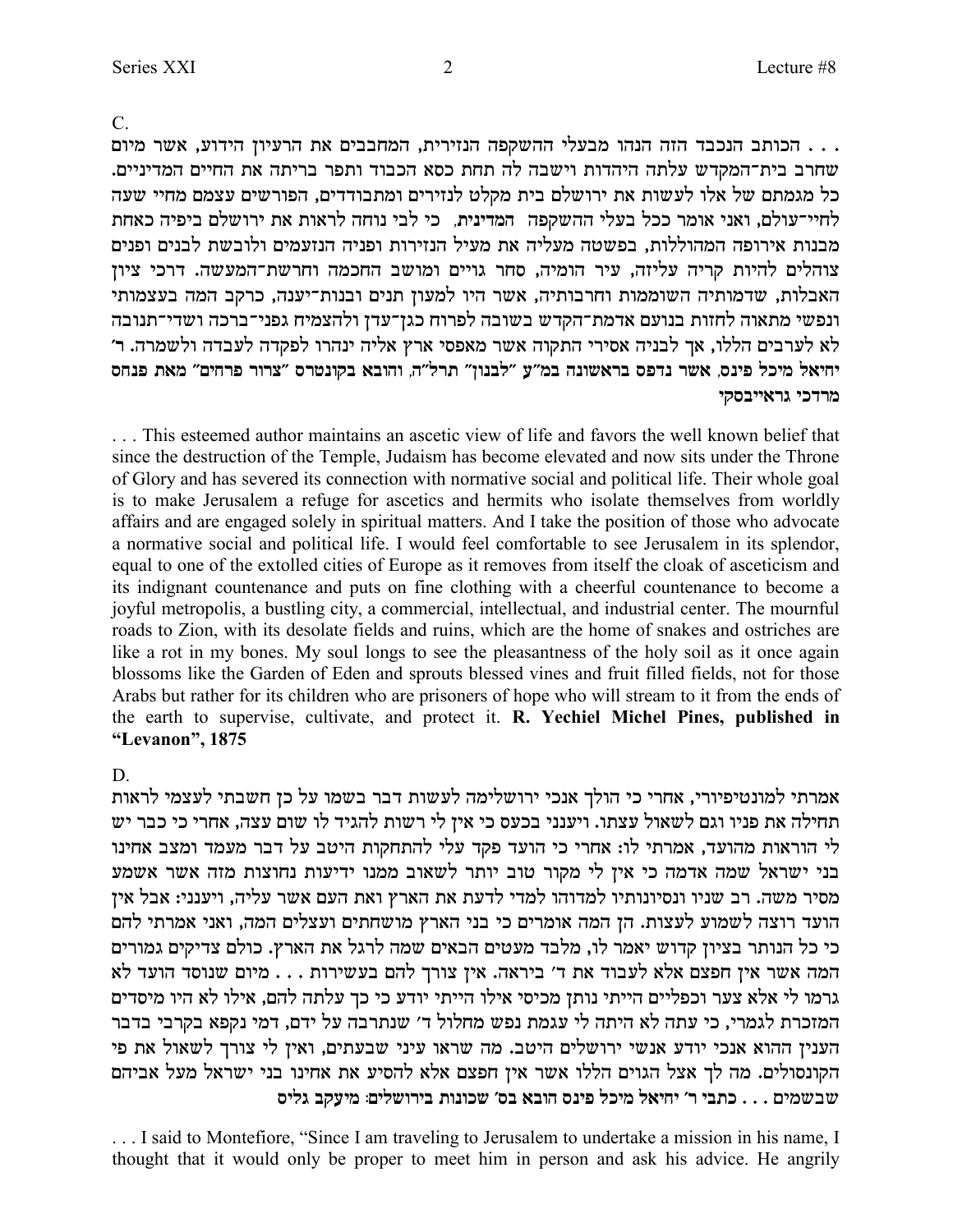answered me that he has no right to tell him anything since I already had been given specific instructions from the committee. I told him that since the committee charged me with making a thorough investigation regarding the state of our brethren there, I thought that there couldn't be a better source of vital information from which to draw than to listen to Sir Moses, with all that his many years of experience have taught him regarding the land and the people that dwell upon it." He replied, "The committee has no desire to hear my advice. They claim that the people there are corrupt and indolent. I told them that the entire remnant of Jewry who live in Zion are to be referred to as being holy (see Isaiah 4:3), with the exception of those few who come there to spy out the land [to find its faults]. They are all pure tzaddikim (saints) whose whole life's desire is to serve G-d with awe. They have no need for wealth. . . . From the day of its inception, the committee has only given me grief. I would have willingly given twice as much from my own pocket had I known what would become of this. Had they not created the memorial fund I wouldn't have experienced the sorrow from the increased desecration of G-d's name that they caused. My blood curdles within me whenever I speak about this. I know the people of Jerusalem very well, something which my eyes beheld seven times, and I have no need to ask the consuls [for their input]. What will you gain through these Gentiles whose only desire is to sever the connection of our brethren, the children of Israel, from their Father in Heaven! . . ." R. Yechiel Michel Pines, quoted in "Sh'chunos Birushalayim", Yaakov Gelis

Ε.

וואלאזין. ב"ד', אור לארבעה עשר עת השבתת החמץ תרמ"ב.

. . . הן לא הכרתי מעולם את האדם מיכל פינס ובכ"ז ידעתי את שיחו כי נגידים ידבר, ועל שפתיו יוסיף לקח לב בני אדם בהגיונו ובתלמודו ובידיעותיו הרחבות וגם כלולות באיזה מדות חכמים, וגם בדברים המסורים את הלב הנסתר מדעת. חלילה לי לחשוב עליו תועה כי יש בו שמץ מינות ח"ו. ע״כ לבבי אומר לי כי ע״ד בהמ״ד שרצה לכונן בירו׳ העבירו עליו את הדרך, אבל לא כמו שדמה מע״כ נ״י כי קנאת פרנסה ברווחת פגע בו ח״ו, ובמח״כ מע״ל אין זה אלא לשה״ר ומחשבת שטות, אלא קנאת בית הספר אכלתהו, כי בדעת עשירי לונדון באהבתם את אמם הזקנה הבת ירו' נכספים שתלבש גם היא עלמות, היינו לדעת הזמן החיה, ולעשות בית ספר ללשונות זרות, ואינם חוששים אולי יפרקו עי"ז עול מלכות שמים, (ומחר יבקשו שתצא עמם במחול משחקים היינו לעשות טיטראות כמו שעשה הורדוס בזמנו), ורוח האם הזקנה אשר בחלה באלה הפיח בלב בניה לבעט בם בכל עוז. והנה השכילו לבחור באיש מיכל פינס בחשבם כי באשר גם הוא תלמודי ממעלה בני רו״פ נ״י ומלא כרמון מדעים ולשונות זרות חכמתו תעמוד לו לייסד בית הספר כאשר איותה נפשם, ואין איש ימצא ידים לצאת נגדו, הבא גם בכח שרי ישראל בלונדון הבירה. אבל כמה נואלו שרי ישראל אלה לחשוב כי בזה ייפו את פני אמם הזקנה בפני אוה"ע, וישיאו את נפשם לחשוב כי אם ישכילו הדור החדש וילבשו בגדי צרפת אז לא יהיו נדרשים ללחם הקלוקל של החלוקה. והנה לא עליהם לשאת אשם מעילות בקדשי ישראל, כי לא ידעו מה הוא, וכמעט לכל העם בשגגה. אבל החכם פינס אשר גודל על ברכי התלמוד ועיניו ראו במה נתקלקלו בני רו"פ בבתי הספר בווילנא ובזיטאמיר ובכה"מ אשר אין אחד מבאי בית הספר יצא בדעה שלמה בקדושת התלמוד, ויש מהם נתפקרו עוד יותר. והיה לו להשכיל כי לא זו הדרך המובילה לעץ החיים באה"ק אשר עיני ד' בה. ואם כי אין דעת האדם שוה להבין מדוע הביא בית הספר כ״כ לידי הפקרות, וזה חשבון אשר אין פה המקום, אבל איך שהוא הנסיון חכם מכל אדם ועלינו להתרחק מזה בכל עוז, . . . שנית הי׳ להחכם פינס להתבונן כי . . . . נמצאו מקנאים נפלאים מאד שהשליכו נפשם מנגד ממש על קנאת ד׳ צבאות. אם הי׳ בחשבון צדק או לא, זאת לא לנו לבא חשבון עמוק כזה, אבל אלה תולדות אמנו הזקנה המבעטת בבניה המבקשים ליפותה ביופי אוה"ע. הנה הורדוס ביקש מאהבתו את אמו הזקנה ללמד אותה לצאת במחול משחקים, היינו לעשות בה בתי תיאטראות, והלא ידוע כמה מסרו נפשם להריגה ממש במה ש*הל*ם נגד רוח החיים של המלך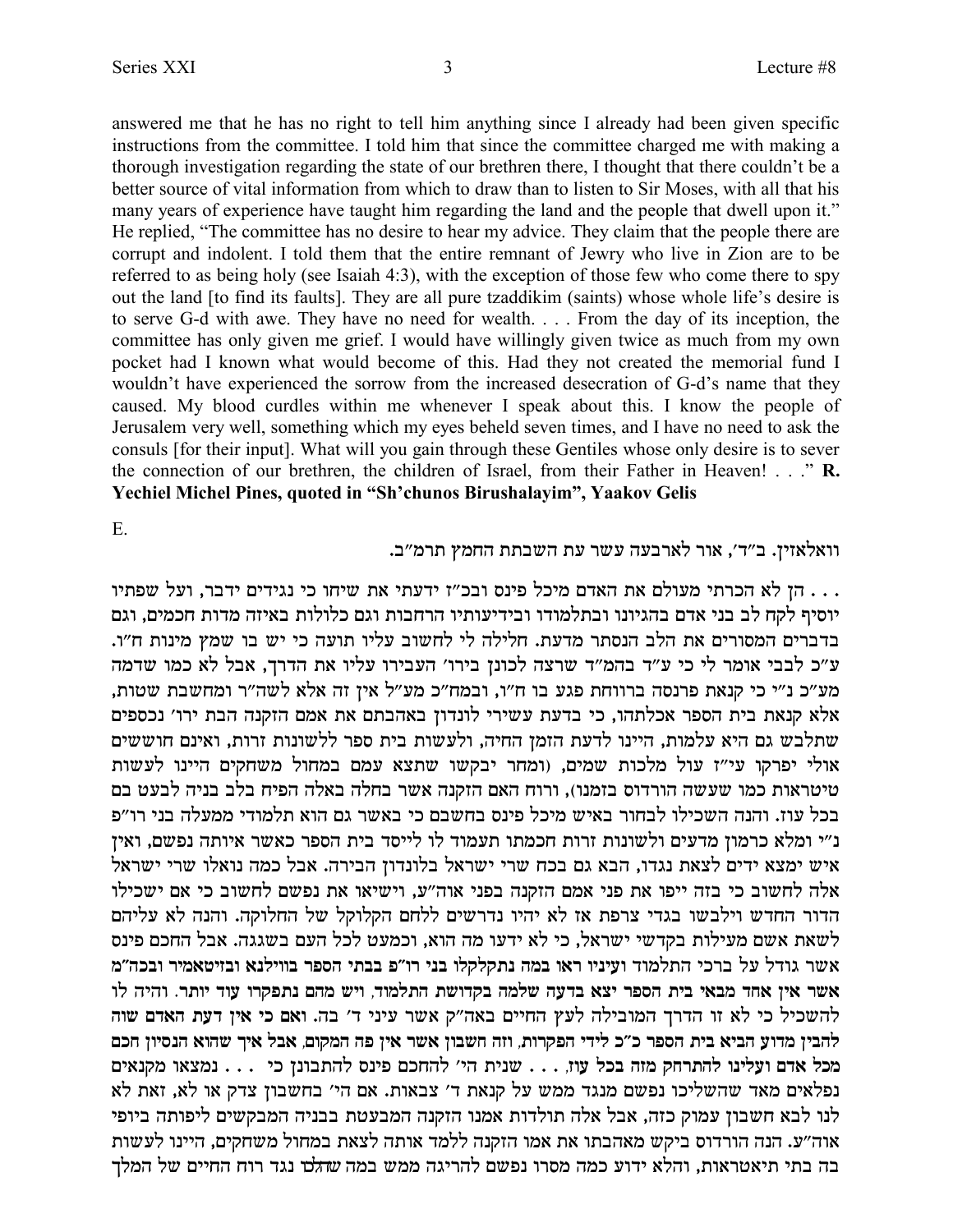הלז, אע"ג שהשכיל להיטיב גם לבעלי הקדושה בנין בהמ"ק ברוב פאר, ועוד בכמה דברים, בכ"ז בהגיעו למעשים כאלו המרו ועצבו את רוחו באופן נפלא, עד שבסוף מת בעוצר רעה ויגון כידוע. מעתה מה לנו לבקש חכמה ודעת חשבון במעשי המקנאים בדור החיה, אשר בא איש בעוד לא ניכר בחוצות ירו׳ טובותיו בשם שרי לונדון, והנה הוא בא להנהיג בירושלם בית ספר המוביל לדרך הפקר, ולהקל עכ״פ בשקידת התלמוד המקודש בישראל למשמרת הדת והכח הלאומיאין | לנו | שום פלא על שנמצא בירו׳ מקנאי? גם בדרך שגעון ואשתדור, כדרך האם הזקנה המבעטת ברגליה בבנה הבא להעבירה ע"ד, כי בנפשה הוא, ואינה חשה על חכמים בעיניהם שישחקו ממנה ויביאו מעשיה לידי חשבון. מעתה יבין מע"כ נ"י, כי הנני נושא בלבבי אשמה על החכם פינס שקפץ ליורה של רותחין ולא התברר על עסקיו יפה, ולא עשה כפיקח הלז שהובא בב"ר פ' פ"ו, כראותו דובה מקושטת באבנים טובות ומרגליות, ואמר להמון רבה, מסתכלין אתון במה דעלה ואנא מסתכל בניביה. כך היה לו להתבונן טרם נתפייס לשרי לונדון אפרתי ישראל אשר בידם להעשיר ולהצליח, אבל ניבם נבזה בעיני יושבי העיר הקדושה. ובגוף הענין, אם כי לא זיכיתי לפני החכם פינס מעולם לקבל ממני תורה ומכש"כ ד"א, בכ"ז בעת הרעה הלז אולי יראה דעתי ויאושר בעוה"ז וטוב לו בעוה״ב שיחליט בדעתו הרחבה כי לא בריב הרי ישראל ימצא מנוחה והשקט, ולא בדברי בוטים היוצא במאמרו או בעלי עתים מן המוכיחים הגדולים ישא חן וכבוד בעיני ד׳ ועמו, ואם רוצה לשבת בהשקט ובבטחה, שיתחזק בכל עוז להעביר את בית הספר מירושלים עה"ק, ולהרחיק מן הכיעור הזה ומן הדומה לה, לא לאשכנזים ולא לספרדים, וחכמתו תעמוד לו להעביר דעת ורצון כי״ח ושרי לונדון, והי׳ ישיבת החכם בכח זרועות עולם להרבות אתננם קודש לה ולתלמוד בעיר עז לאלקים. ובזה ימצא אוהבים רבים, וגם ימצא נוחם לנפשו על כל העמל והעושק הרגילים בכל עסקי הצבור, ומה גם בישראל אשר כולם חכמים כולם יודעים לשפוט את כל מעשה וחשבון, אבל ישמח נפשו כי יחזה תקונים יוצא על ידו אשר עליהם יהי חרות לד׳ ולפינס. ... אגרת מהנצי״ב לקרוב משפחתו בירושלים תרמ״ב

Volozhin, B'H', The Eve of Erev Pesach, at the time of the searching for Chometz, 5642 (1882)

... Although I have never personally met Michel Pines, nonetheless I am familiar with his writings (lit. speech), for he communicates in an exceptional manner. He is readily (lit. on his lips) able to influence people with his reasoning, his Talmudic expertise and his broad secular knowledge. He also possesses some of the outstanding traits of a Torah scholar as well as those hidden attributes that influence one's heart. G-d forbid that I entertain the thought that he is wandering off the path and has some small measure of heretical beliefs. My heart tells me, however, that in regards to the Study Hall (Bais Medrash) that he wants to establish in Jerusalem, he has been wrongly influenced. It is not, G-d forbid, as your honor maintains, due to a desire to make a comfortable living. With all due respect, such thinking is only malicious gossip and idiocy. Rather, it is due to frustration over the school [that would have provided a general education, which R. Pines was about to supervise]. For in the opinion of the wealthy benefactors from London, in their love of their aged mother, the daughter Jerusalem (bas Yerushalayim), they desire that it be clothed in youth, i.e. to have knowledge of the real world, and consequently they wanted to make a school which taught foreign languages. They harbor no fear, however, that thereby the student body will cast off from themselves the yoke of Heaven, (and eventually they will desire to go dancing together with them, i.e. to make theaters as Herod did in his time). The spirit of the aged mother which despises such activities, however, breathes life into her children to rebel against them with all their strength. Behold they prudently chose a man like Michel Pines thinking that since that he, too, was a Talmudic scholar on a level equal to the scholars of Russia and Poland, who was also filled like a pomegranate with a broad secular education and knowledge of foreign languages, he would be able to establish a school to their liking and no one would stand up against him, especially since he had the backing of the notables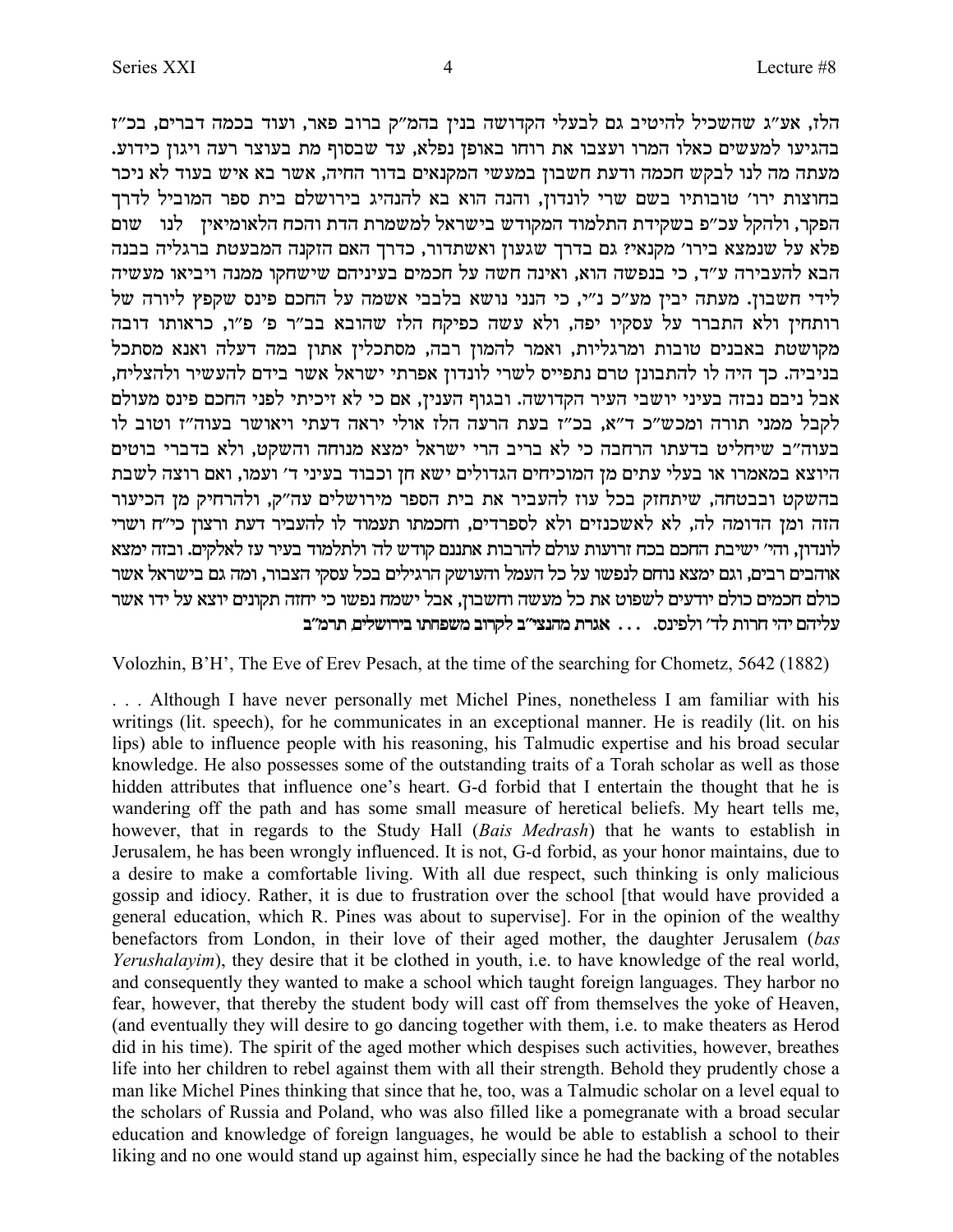of the great city of London. But these notables were so foolish as to think that with this they would beautify their aged mother in the eyes of nations of the world and their spirits brought them to think that if the new generation would become enlightened and don French clothing then they wouldn't need to be supported with the bread of shame, the *halukah*. Now behold, they are not really at fault for desecrating the sanctity of Israel, for they have no real knowledge regarding this and have merely made an error. The scholar, Pines, however, who grew up on the knees of the study of Talmud and saw firsthand how the children of Russia and Poland were affected by the schools in Vilna, Zhitomer, and other such places, as none of the students of these institutions came away with a true opinion regarding the sanctity of the Talmud, and many of them went astray even more. He should have realized, himself, that this is not the way that will bring one closer to the Tree of Life in our Holy Land, a land over which the eyes of G-d constantly surpervise. Even though there is a difference of opinion regarding the reasons that these schools lead to their students going astray, this is not the place for such a discussion. Be it as it may, there is no greater teacher than experience and we should distance ourselves from such things with all of our strength. . . . Secondly, the scholar Pines should have realized that [Jerusalem has] extraordinarily passionate zealots that would disregard their own welfare in order to act jealously on behalf of the L-rd of H-osts. If they are right or wrong, we don't have to undertake such a profound analysis. These are, however, the results of how the aged mother is reacting to her children who want to beautify her with the beauty of the nations. Behold Herod, out of his love of his "aged mother" was about to teach her to go out dancing, i.e. by building theaters [in Jerusalem]. The degree of the self sacrifice, to the point of death, that was taken by [Jerusalem's] inhabitants in defiance Herod's will is well documented. Even though he carefully benefited the holy inhabitants of the city by rebuilding the Temple in a most splendid manner as well as through many other initiatives, when it came to such matters, they rebelled and affected him terribly to such an extent that he died of a terrible and painful stomach ailment, as is well known. Consequently, why do we need to find justification in the actions of the zealots of the present generation? [After all,] here comes a person, in the capacity of emissary of the notables of London, with whom they have no personal acquaintance, and proceeds to initiate a school which leads its students astray. At the very least the school will diminish the study of the Talmud which is the sacred guardian of our religion and the strength of our nation. Is there any wonder that there are zealots in Jerusalem who act in a crazy and harmful manner? This is like the aged mother who kicks with her feet at her son who wants to corrupt her, for she is fighting for her life and doesn't care about the opinions of those self styled experts who laugh at her and hold her accountable. Consequently, your honor should understand that I lay the blame at the feet of the scholar Pines who jumped into a cauldron of boiling water and didn't do the proper research and didn't follow the advice of the astute gentleman described in the Medrash Beraishis Rabbah Chapter 86, who, as soon as he saw a bear all bedecked in precious jewels and pearls told the audience, "You are looking at what it is wearing and I am looking at its fangs." He should have thought this through before having been swayed by the notables of London, the aristocrats of Israel, who have the ability to make one wealthy and successful, but whose fangs are held in contempt by the residents of the Holy City.

Now regarding the matter itself, even though I have never made an impression on the scholar Pines that he should accept my opinion in Torah matter and most certainly in worldly matters, nonetheless, in this most difficult time, perhaps he will see the correctness of my opinion, thereby achieving success in this world as well as reaping benefit in the next world, and will, with his broad intellect, come to the conclusion that he will not find rest and quiet by attacking the great scholars (lit. mountains) of Israel. Neither that which he articulated in his article nor the great critics who expressed themselves in their periodicals will find favor and honor in the eyes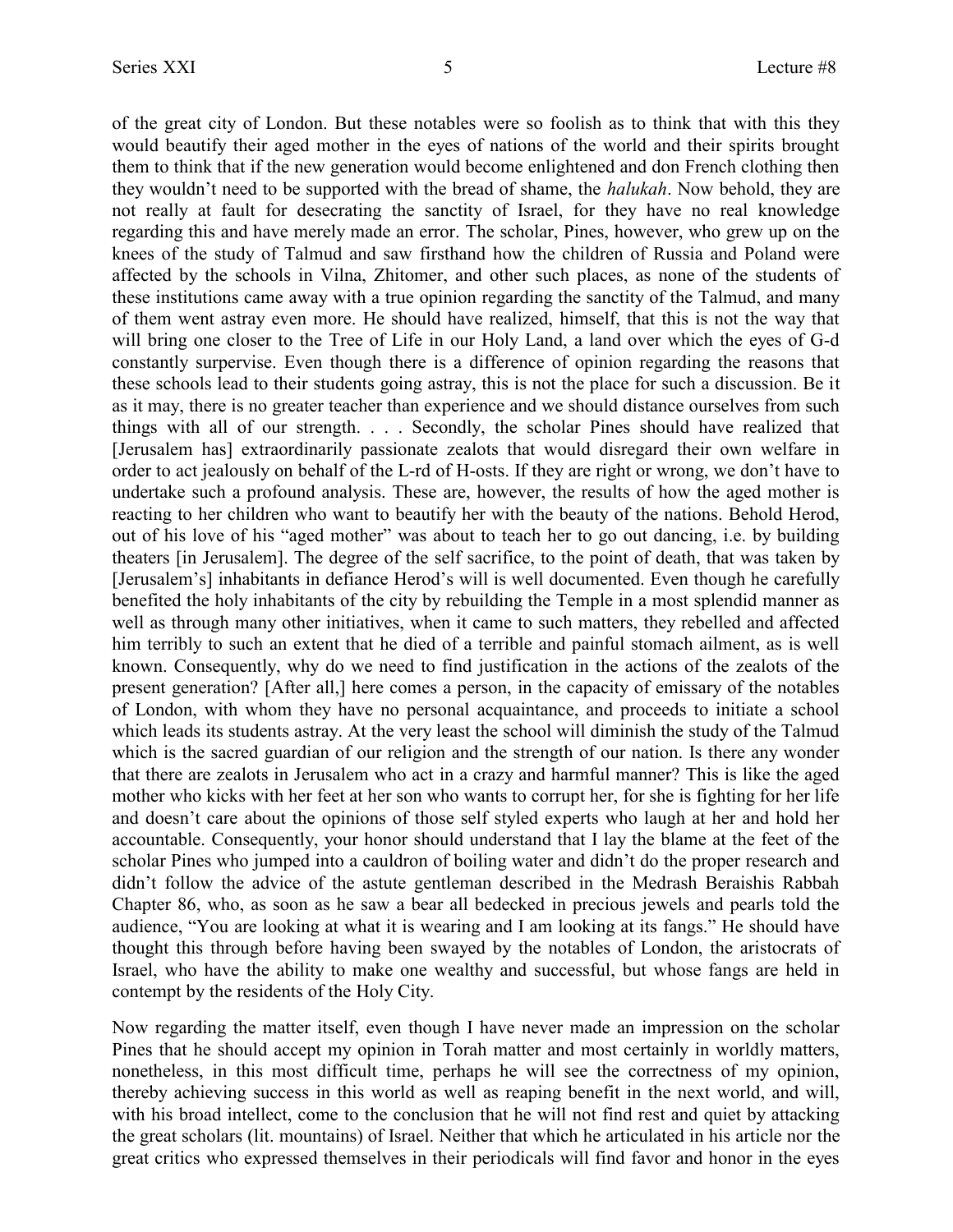of G-d or His people. If he desires to dwell in quiet and security, he should muster all of his strength to move the school out of Jerusalem, the Holy City, and to distance himself from this ugliness and anything resembling it, whether for Ashkenazim or Sefardim, and should make use of all of his wisdom to influence the members of the Alliance and the notables of London. The stay of this scholar should be dedicated to using the great strength granted to him by the Source of Eternity to increase their donations for holy causes and the study of Talmud in this city, which is the source of strength for Hashem. With this he will find many friends and will find consolation for his spirit for all of the frustration and corruption which generally comes as a result of communal activity. This is most certainly the case in dealing with Jewry who all [consider themselves as being] wise and fully capable of judging every action and motivation. He will experience joy, however, when he sees improvements which he will bring about, upon which will be inscribed, "[A memorial unto] G-d and R. Pines." Letter from the Netziv to his relative, R. Alexander Ziskind Shachor, in Jerusalem

 $F.$ 

## כבדתיו בלבי מפני שהוא גדול בתורה, חכם לב באמת ואיננו מחובשי בית המדרש אלא מאנשי עולם המעשה. איש שאיני יכול לבטלהו בלבי. כל כתבי ליליינבלום ב׳ עמ׳ 326

I honored him (R. Pines) in my heart, for he is a giant in Torah learning, one who truly possesses a wise heart and is not from those who are confined to the Bais Medrash (Study Hall) but is a person of the real world, a person who I can't dismiss in my heart. The Collected Writings of Moshe Leib Lilienblum, p. 326

The Pogroms of 1881 and the Reaction of the Jewish Community П.

### $A_{1}$

רבי ברוקא חוזאה הוה שכיח בשוקא דבי לפט, הוה שכיח אליהו גביה, אמר ליה: איכא בהאי שוקא בר עלמא דאתי? ־ אמר ליה: לא. אדהכי והכי חזא לההוא גברא דהוה סיים מסאני אוכמי, ולא רמי חוטא דתכלתא בגלימיה. אמר ליה: האי בר עלמא דאתי הוא. רהט בתריה, אמר ליה: מאי עובדך? ־ אמר ליה: זיל האידנא ותא למחר. למחר אמר ליה: . . . מאי טעמא לית לך חוטי ורמית מסאני אוכמי? ־ אמר ליה עיילנא ונפיקנא ביני נכרים כי היכי דלא לידעו דיהודאה אנא, כי הוו גזרי גזירתא מודענא להו לרבנן, ובעו רחמי ומבטלי לגזירתייהו. ומאי טעמא כי אמינא לך אנא מאי עובדך ואמרת לי זיל האידנא ותא למחר? ־ אמר ליה: בההיא שעתא גזרי גזירתא, ואמינא ברישא איזיל ואשמע להו לרבנז דלבעי רחמי עלה דמילתא. תענית כב.

R. Beroka Hoza'ah' used to frequent the market at Be Lapat where Elijah often appeared to him. Once he asked [the prophet], is there any one in this market who has a share in the world to come? He replied, No. Meanwhile he caught sight of a man wearing black shoes and who had no thread of blue on the corners of his garment<sup>3</sup> and he exclaimed. This man has a share in the world to come. He [R. Beroka] ran after him and asked him, What is your occupation? And the man replied: Go away and come back tomorrow. Next day he asked him: . . . Why have you no fringes and why do you wear black shoes?<sup>5</sup> He replied: That the Gentiles amongst whom I constantly move may not know that I am a Jew, so that when a harsh decree is made [against] Jews] I inform the rabbis and they pray [to G-d] and the decree is annulled. He further asked him, When I asked you, What is your occupation, why did you say to me, Go away now and come back to-morrow? He answered. They had just issued a harsh decree and I said I would first go and acquaint the rabbis of it so that they might pray to G-d. Taanis 22a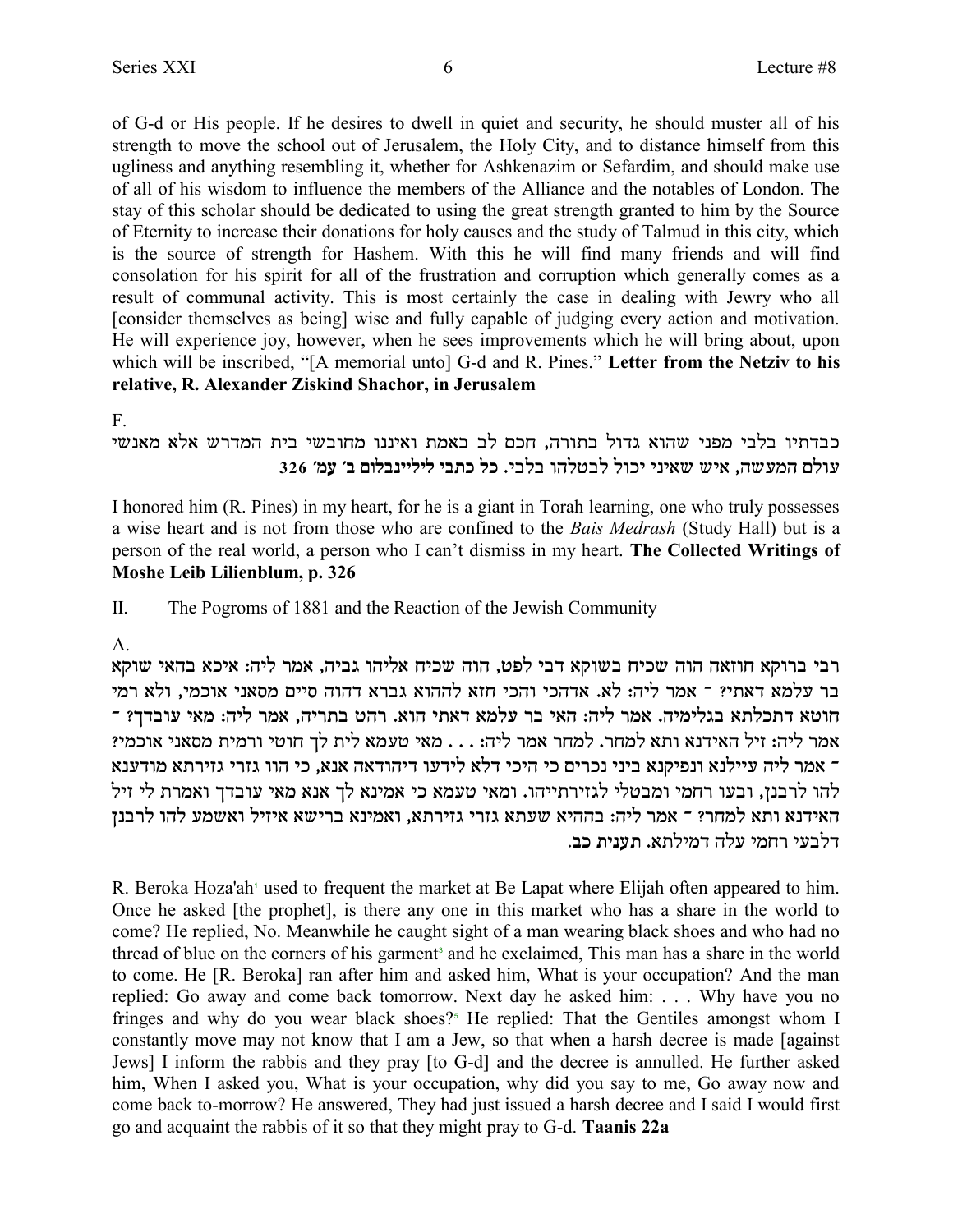$\mathbf{B}$ 

. . . ככל המפעלים האלה הגלוים ושאינם גלוים, פעלו ועשו באמונה הרבנים הגאונים  $(1)$ הצדיקים, ע"י עסקנים חרוצים חרדים וותיקים ואנשי מעשה. האדמו"ר בעל הצמח צדק מליבאוויץ זי־ע, החזיק שני אנשים בתור אנשי מעמד, שנים מספר בישיבת קבע בקמ״ר פטרבורג על חשבון עו"ר, לעמוד על המשמר ולפקח על עסקי הכלל, ה"ה ר' יודיל ראקישקער וה' פומפיאנסקי מנאווא–אלעכסאנדערסקי. הרה"ג הצדיק המפורסם ר' אלי' לעווינזאהן קראטינגער, עפ"י מרן אדמו"ר ציס"ע רי' סאלאנטער זצ"ל, החזיקו את ישיבת העסקן המצוין ר' אלהנן כהן ז"ל, שנשאר לעסקן צברי קבוע גם בהתקופות האחרונות. ואם אח"כ נמצאו עליו חשדנים ומקנאים והוציאו עליו דבה, שהנהו מתעצל בעסקי צבור, די לנו להכיר פעלו ע"י הפאקט הזה: בשנת תרמ"א 1881, שהחלה תקופת המהפכה על עמנו מה"פוגרומים" ושאר גזרות רעות ע"י המניסטר "איגנאטאוו" אשר אז היתה אספה גדולה בפטרבורג ע"י הבאראן גינצבורג וה' פאליאקאוו. אז במעמד האספה קרא הגזבר של החברה "מפיצי השכלה" ה' לעאן ראזענטאהל ויאמר: כי סבת המהפכה באה על עמנו, יען אשר זה שנים מספר מאז שהעסקן הנעלה ר' אלחנן הכהן ז"ל הלך למנוחות, ואנחנו לא השכלנו ולא נזדרזנו להעמיד עסקן ומפקח אחר במקומו, ע"י באה עלינו המהפכה פתאום; ולולא היה הוא חי, אזי היינו מקדמים את פני הרעה! כאשר באמת ר׳ אלחנן זה, היה לעינים בהרבה מפעלים לטובת כלל ישראל, גם לפני השועים, הבארון יוזיל ובנו האראץ גינצבורג, בעסק עם בני ישראל. ספר זכרון יעקב, הרב יעקב ליפשיץ חלק א׳ ע׳ 172

All of these efforts [to influence governmental opinion], those that were disclosed and those that remain undisclosed, were undertaken by saintly *gaonim* and *rabbanim* through the involvement of dedicated G-d fearing and pious men of action. The Admor, the author of the Tzemach Tzedek of Lubavitch, may his merit protect us, maintained two representives in the capital city of St. Petersburg for many years to guard the interests of the Jewish community and to monitor the state's activities. They were supported through a special fund. Their names were R. Yudel Rakishker and R. Pumpianski of Nova Alexanderski. The celebrated tzaddik (saint) HaRav HaGaon R. Eliyahu Levinson of Kretinga, through the counsel of the *Admor*, the *tzaddik* who is the foundation of the world, Rav Yisrael Salanter, of blessed memory, maintained the presence of the exceptional communal worker, R. Elchonon Kohen, of blessed memory, who remained active in St. Petersburg even through the later periods. Regarding the criticism directed at him through those who were overly suspicious and zealous, it is sufficient to recognize his vital service and counter these claims with the following fact: In the year 1881, when the catastrophic period of pogroms and other terrible decrees were initiated through the Minister [of the Interior, Nikolai) Ignatiev, there was an important conference held in St. Petersburg led by Baron [Horace] Ginzburg and [Samuel] Poliakov. At that conference, Leon Rosenthal, the treasurer of the "Society for the Spread of Enlightenment among the Jews of Russia" got up and said. "The reason this catastrophe came upon our people was due to the fact that the great communal worker, R. Elchonen HaKohen, of blessed memory, passed away some years ago. We didn't have the foresight and we didn't put forth the effort to establish another communal worker and sleuth in his place. Consequently, this catastrophe caught us by suprise. Had he been alive we would have been able to take the proper steps to counter this evil!" This truly was the case when R. Elchonen was still alive. He acted as our eyes in regards to many of the things that affected the community and benefited the entire Jewish people and also brought them to the attention of the Jewish notables Baron Yozel Gunzberg and his Horace in their involvement in the protection of the Jewish people. Sefer Zichron Yaakov, Rav Yaakov Lipschitz, Vol. I p. 172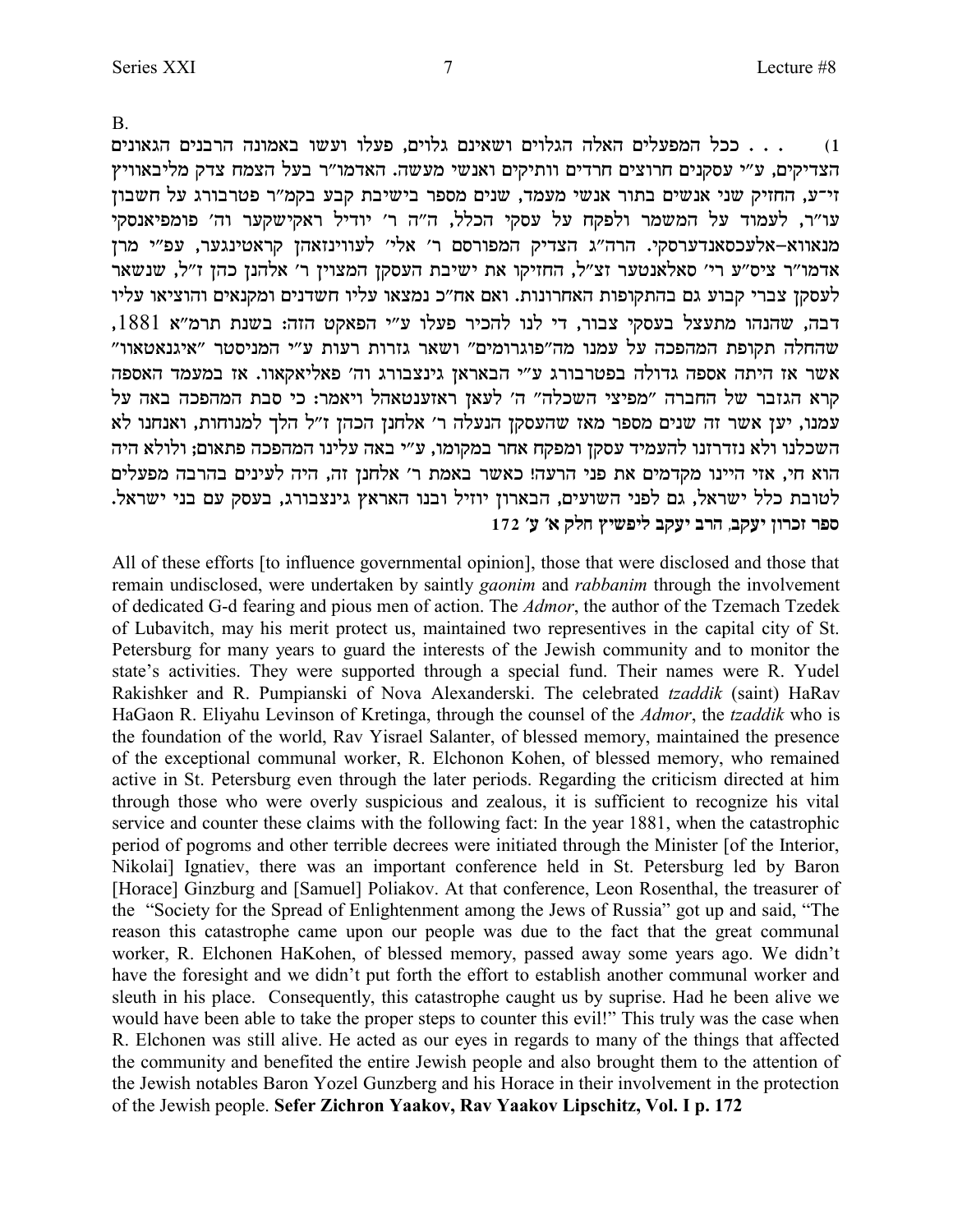הרב החכם העסקן הנעלה ר' אלחנן כהן ז"ל הי' הוא היחידי עכ"פ שעמד אז על המשמר חקר  $\,2\,$ וידע וגלה לנו מהנעשה והנשמע והעירנו להתענין אבל הוא הי׳ רק יחיד יוצא מן הכלל ולכן באמת עמד ביחס קרוב אל הגאונים הצדיקים ר' ישראל סלנטר ור' אלי' קרעטינגער זצ"ל ועפ"י עצתם השתדל במקום הגבוה ולא פנה אל האצילים ליהנות מהם עצה ותושי׳. וכשנפטר הרגישו ה א צ י ל י ם שנחסר כח גדול בחיי העסקנית הצבוריות. הננו רואים איפוא שבמדה שנתעלו אז יחידי עמנו בעושר ונתקרבו לספירות העליונות, בה במדה ההשתדלות בעד צרכי עמנו הלכה ונתדלדלה כשגברו הגזירות לא הי׳ שום איש שיעצור בעד הרעה ר״ל. בכל עיר ועיר בטחו באצילים שישבו בפטרבורג, שהם יעמדו על המשמר להגן, ולכן לא אחזו בשום אמצעי כמו לפנים אבל אצילינו בפטרבורג הסיחו דעתם מעמם, השתמשו בהתקרבותם לרשות, ביותר לטובת עצמם, וארס האנטישמיות הלך והתגבר, מבלי שהי׳ איזה איש שיחסום בעדו הדרך, וסוף סוף התבלטה .<br>השנאה לישראל בסערות תימן וכסופות בנגב, ובשנת תרמ״א התחילו הפוגרומים הנוראים, ד׳ ירחם **8-7 'r 'b wlg ueytil awri axd ,awri oexkf xtq**

The wise rabbi and great communal worker, Rav Elchonen Kohen, of blessed memory, was the only one at the time who stood there at the watch. He conducted his own investigations, and revealed to us what he had found out regarding what was happening and what he had heard and prodded us to take further interest. But he was an extraordinary individual. For that reason he had a close relationship with the saintly gaonim, Rav Yisrael Salanter and Rav Eliyahu Kretinger, of blessed memory. It was through their counsel that he lobbied in high governmental circles and didn't turn to the Jewish notables to seek their advice or knowledge. When he died, the notables realized that they were missing a tremendously vital source to help them in their communal activities. - Behold that it is now evident that to the extent that some individuals of our people have risen materially and have drawn close to the higher echelons of government, inversely the power and influence of communal activists has dwindled, and when the decrees overcame us there was no one there to protect us from the evil. Every city put their trust in the notables who lived in St. Petersburg that they would stand guard on our behalf and protect us. That is why they did not initiate any other measures to provide protection for themselves. But our notables in St. Petersburg forgot about their people and used their political connections more for their own benefit, while the poison of anti-Semitism only grew stronger without anyone attempting to counter it. At the end, the hatred towards Jewry exploded like a tempest and hurricane from the south. In the year 1881 the terrible pogroms began. May Hashem only have mercy. **Sefer Zichron Yaakov, Rav Yaakov Lipschitz, Vol. III pp. 7-8**

#### C. **a b p a z e t e q** - The Hurricanes in the South

ו) הננו חיים בדור שכל מלאכה נעשית לא ע"י מכונית־ידים, רק ע"י מכונות של קטור ועלעקטרא, והכל נעשה בזריזות יתירה ובמהירות גדולה, וגם מלאכת האנטישמיים, לזרוע זרע של שנאה ואיבה ליהודים, עשו פרי בזמן קצר מאד ותחת שעד כה צוררי ישראל התיחסו באיבה לישראל באופן שלילי, כלומר עצרו בממשלה לבלי תת לישראל שוין זכיות, המציאה אז האנטישמיות ברוסיא המצאה שלא שערוה שאול ואבדון, היא המצאת פוגרומים באמתלא של עלילה חדשה, עלילת העקספלואטאציע, שהיהודים מקפחים את עמי הארץ הן במשאם ומתנם והן בחרושת המעשה וההשכלה, שהיהודים בחריצותם מכניסים אותם תחת ידיהם ומקפחים חיי עם הארץ התמימים, עד שהיו נלחצים ונאלצים להתקומם בפריצות גדר לבוז רכוש היהודים כקטב ישוד **8 'r 'b wlg ueytil awri axd ,awri oexkf xtq** .l"x mixdv

We are living in a generation where work is no longer done through hand powered devices but rather through steam or electrically powered machines where everything is done with great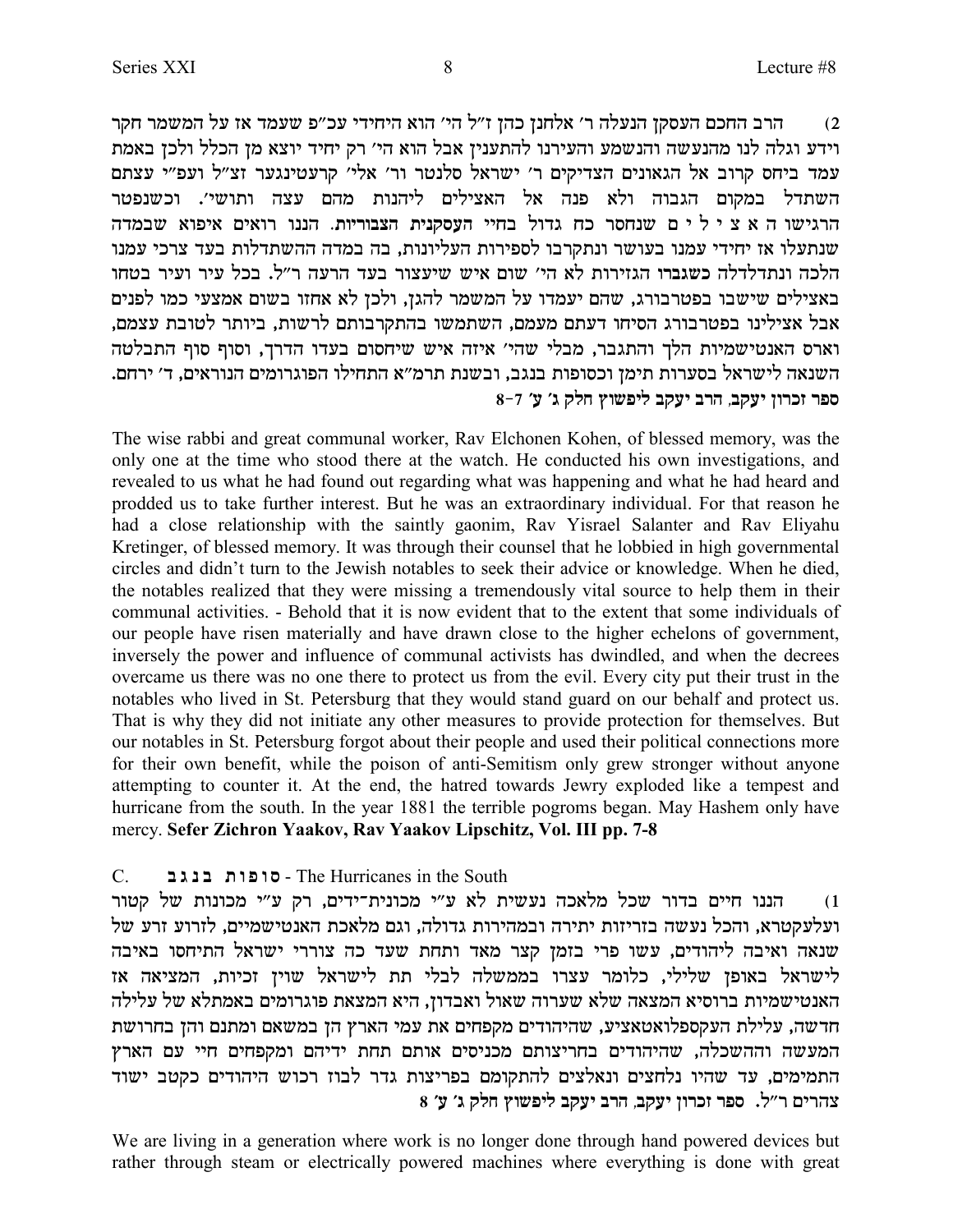alacrity and speed. This also applies to the fabrication of anti-Semitism, i.e. the seeding of hatred and enmity towards Jews as these [seeds] bore fruit in a very short time span. In the past the enemies of the Jews would demonstrate their hatred towards the Jews in a passive manner, *i.e.* the government would hold back from granting equal rights to the Jews. Now, however, the anti-Semites in Russia invented a new form [of hatred] that even [the forces of] hell and destruction had never contemplated, i.e. the pogrom. And they accomplished this through a new libel, i.e. the libel of exploitation, i.e. that the Jews are exploiting the general population and depriving them of their fair share in all areas, whether it be in commerce, manufacturing or intellectual pursuits. The Jews, [according to this libel,] through their industriousness dominate over them and exploit the unsophisticated and honest populace to such an extent that they felt themselves forced to finally overpower the Jews and despoil their property, reminiscent of "the destruction (demon) that wastes at noontime" (Psalms 91:6). May G-d protect us! Sefer Zichron Yaakov, Rav Yaakov Lipschitz, Vol. III p. 8

גם מתוך עב ענן החשך והערפל ראינו אצבע אלקים. בעיר יעליסאוועטגראד חפצו צעירי  $(2)$ המשכילים לפרוץ את הגדר והגבול שמבדיל בין ישראל לעמים, ובשאיפתם להשכלה והתבוללות יסדו כתה בשם היהדות החדשה המשותפת עם הנוצרית, כפי שמסופר במכ״ע המליץ שנת תרמ״א לערים לערים און בכל תוקף ועוז, ומשם נפוצו הפאגראמים ואון הנאט No. 20 . קיוב ואדעסא וערי נגב ברוסיא. שם

Even through the thick clouds and terrible darkness we were able to see the finger of G-d. In the city of Elizabethgrad the young Maskilim desired to breach the wall and boundary separating the Jews and the other nations and in their desire for enlightenment and assimilation founded an organization called, "The New Judaism in Partnership with Christianity", as it was announced in the periodical, HaMelitz of 1881 no. 20. Behold it was there that the first pogrom began in all its fury and force. From there the pogromists spread out to the cities of Kiev and Odessa and the cities of southern Russia Ibid.

העתקנו בזה נוסחאות פקידי הרשות אבל הנסיון והמציאות ספרו ממש את ההיפך  $(3)$ הפוגרומים התנהגו בסדר ובמשטר ובנוסח אחד בכל הערים השודדים נקהלו עפ"י פקודה מסותרה. במחוזות הנגב הי׳ מצביא הפוגרומים האכזר הידוע ״קרושעוואן״ מטעם מחוללי הפוגרומים. כשהתחיל פוגרום, עברו כמה שעות אשר שוטרי העיר התחבאו לגמרי והשודדים לא פגשו שום מפריע ומעכב אחרי עבור כמה שעות והשודדים כבר עשו שמות נוראות, באו גדודי אנשי הצבא אשר לא פעלו ולא הפריעו מאומה, וסבבו את השודדים מרחוק, והשודדים עשו שמות שוד וחמס ואכזריות רצח לעיני הצבא ופקידיהם, וכך הי׳ המשטר בכל הפוגרומים ר״ל. שלשה ימים נעשו שערוריות גם בעינוי נשים ובתולות, ורק ביום השלישי בשעה שהתגברה התלהבות השודדים עד לעשות כליון בהרג ואבדן, רק אז שרקו הפקידים לצבא לעצור בעד משובת ההמון וכרגע המגפה נעצרה כמה מראשי השודדים הושמו בבתי כלאים, וכל אלה היה רק למראית עין, כי הוגשו למשפט (?) רק אחדים וגם אותם הוציאו אחרי זה לחפשי. ביעליסאוועטגראד הובאו מתחלה ארבע מאות שודדים לבית האסורים, ולמחרתו הרשה שר העיר ליסד קאמיטעט לקבץ נדבות בעד משפחות השודדים לכלכלת בני ביתם, ואחרי ימים אחדים יצאו כלם לחפשי. שם ע׳ 10–11

We just quoted from the official governmental version of these events. Experience and reality, however, tell us just the opposite. The pogromists acted in an organized and uniform manner. In every city the plunderers gathered together through secret orders. In the southern areas the leader of the pogromists was the brutal and infamous "Krushevan", according to the victims of these pogroms. During the initial hours of the pogroms, the city's police force was kept in hiding and the pogromists didn't meet any opposition. After many hours had passed in which the pogromists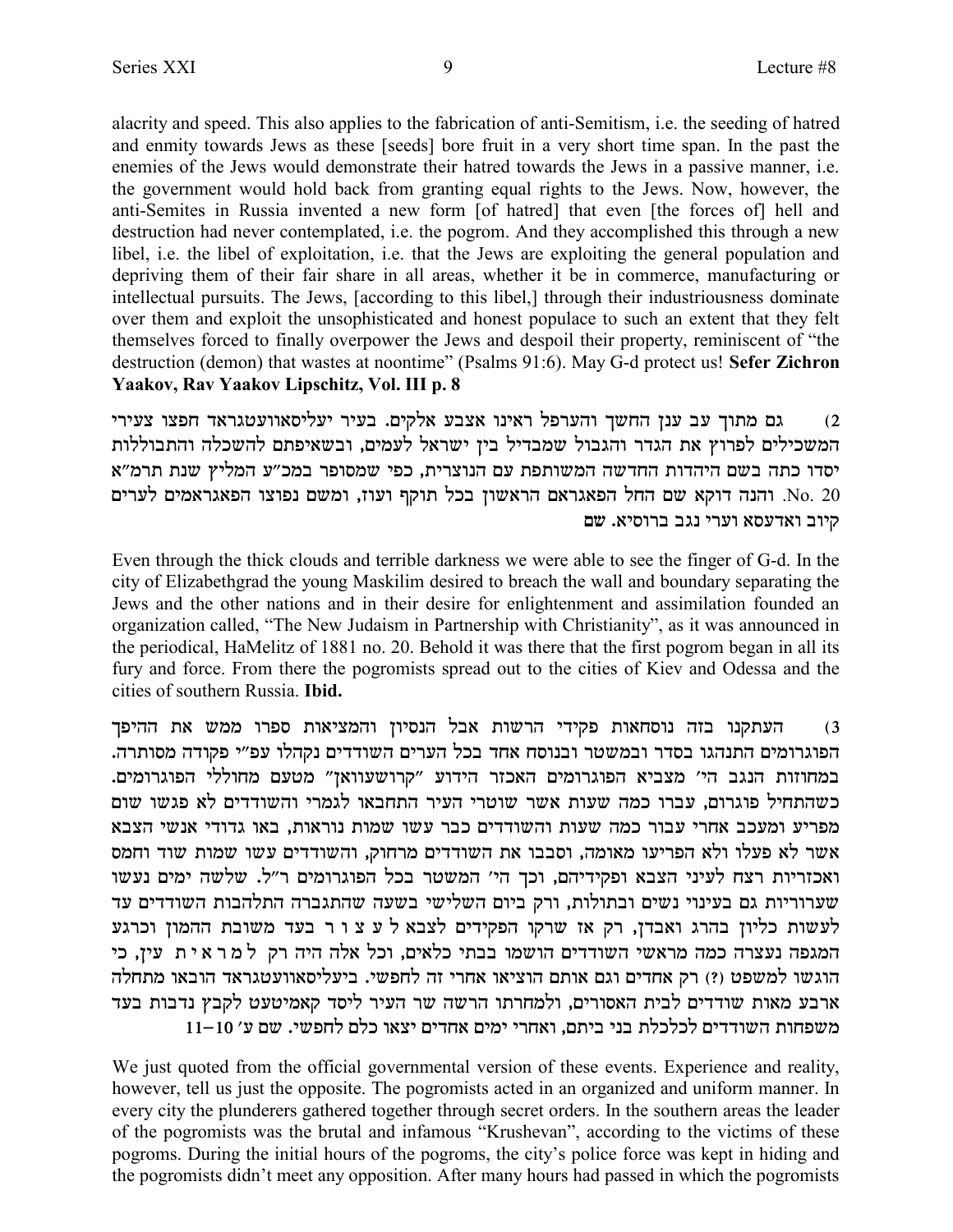had already inflicted terrible damage, army units appeared. They didn't disturb them at all, however, but just surrounded them from a distance while the pogromists kept on destroying, plundering, and murdering with brutality, all under the watchful eye of the soldiers and their officers. This was the system that was implemented in every pogrom. May G-d help us! For three days these evils continued, including the despoiling of women and young girls. Only on the third day, when the frenzied mob were about to totally destroy and murder the Jewish populace did the officers give the order for the mob to stop and in an instant the plague was totally halted and many of the pogrom's leaders were put in jail. Only a few of them, however, were brought before the court and they too were released shortly afterwards. In Elizabethgrad four hundred of the plunderers were initially put in jail. The next day the mayor personally arranged a committee to raise funds to provide for their families. After a few days had passed they all went out free. Ibid. pp. 10-11

בהפוגרום בווארשא חורף תרמ"ב הכירו הנבונים הבקיאים, אשר להקת השודדים לא היו  $(4)$ פולנים ילדי מחוזות פאלען, כי אם שודדים רוסיים גמורים מדלת העם, כי סוג אנשים כאלה לא נמצא כלל במחוזות פאלען, ונתברר אשר השודדים האלו שולחו מפנים רוסיא והמה היו אסירי בתי כלאים שהובאו במכוון לווארשא לעשות הפוגרום כדי להוכיח שגם עם הפולנים נלאה נשוא את האקספלואטאציה של היהודים (?), וכזאת הכירו גדולי אצילי הפולנים, וגם נציב ווארשא הישר .<br>באדם הנסיך אבעלענסקי, לכן לא ארך שמה הפוגרום יותר משני ימים, ומנהלי הפוגרום אספו את השודדים השיבום אל מסילת הברזל. ושבו לפנים רוסיא ולא נשמע בווארשא שום דיז ומשפט אף על אחד השודדים. שם ע' 11

Regarding the pogrom in Warsaw during the winter of 5642 (1882), discerning experts recognized that the group of rioters were not Poles, native to the region, but rather Russians consisting of the rabble of that nation, for such people were not common within Poland proper and it became evident that these pogromists were directly imported from the interior of Russia. These former prisoners were [released and] specifically brought in to Warsaw to carry out a pogrom, thus lending credence to the libel that the Poles were also sick and tired of being exploited by the Jews. The leading aristocrats of Poland saw through all of this as well as the upright governor, Abelenski. Consequently, the pogrom didn't last more that two days and the leaders of the pogrom gathered together their charges and brought them back by train to the interior of Russia. No court case was brought, however, against any of the rioters. **Ibid. p. 11** 

#### D. - עזר בצרה Help in the Midst of the Tragedy

האסון הנורא שבא על עמנו בימים ההם הביא במבוכה את כל המשכילים וחושבי מחשבות, לא נתברר אצלם מאין נפתחה הרעה ומי אשם בפוגרום בימים הראשונים אחרי האסון האמין רוב העם שיד הסאציאליסטים באמצע, אלה שחוללו פרעות לפני ירחים מספר בפטרבורג בהרימם יד במושל הארץ, המה חפצים עכשיו לסכסך ההמונים בבעלי הרכוש, כך חשבו לתומם. גם אצילי עמנו בפטרבורג כמעט שהאמינו גם המה כמשפט דעת הקהל, כי על כן לא ראינו מצד נאורינו ואצילינו שום תנועה של התפעלות והתרגשות גם באיזה מפעל קל נגד הזרם המסוכן הזה, ולא התעוררו כדבעי אפילו לקבץ נדבות בעד האומללים הרבים שנשדדו ונחמסו בידי הרוצחים הפראים.

כשמש צדקה ומרפא זרח לאומללים אז השר נדיב הנדיבים הבאראן הירש ז"ל מפני הפחד הפתאומי שבא על אחינו יושבי הנגב, ברחו הרבה אלפים אומללים העשוקים לערי גאליציא לבראדי וללעמבערג. נקל להבין כי אזלת כח הגאליציאנים לפרנסם והנה כמלאך מושיע שלח להם הבאראן הירש את סוכנו מר וויניציאני, והוא כלכל על חשבון הבאראן את אלפי האומללים, ותמך אותם בתמיכות הגונות שיהא בהם כח לשוב לארצם ולעבודתם. הגדולות שעשה הבאראן הירש בימי